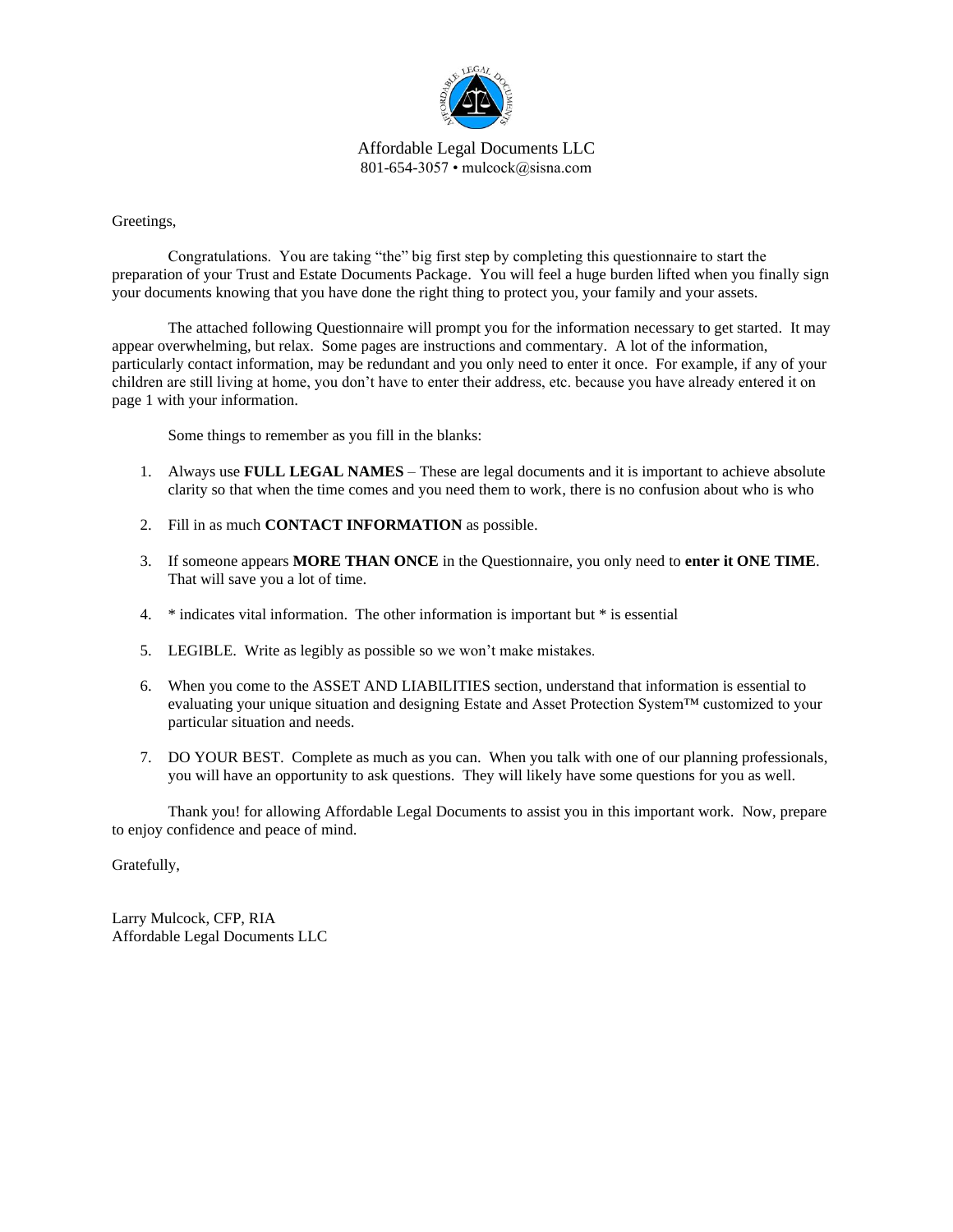# **PERSONAL & FAMILY INFORMATION**

HELP: "*Settlors*" means you, the people who are setting up your Trust. The Settlors "settle" the Trust meaning they are setting up the Trust.

| Work Phone |                                                                                  |  |
|------------|----------------------------------------------------------------------------------|--|
|            | *Home Phone                                                                      |  |
|            |                                                                                  |  |
|            | YES / NO Current Estate Plan? If "Yes', please describe ________________________ |  |
|            |                                                                                  |  |
|            |                                                                                  |  |
|            |                                                                                  |  |
|            |                                                                                  |  |
|            |                                                                                  |  |
|            |                                                                                  |  |
|            |                                                                                  |  |
| Cell Phone | *Home Phone                                                                      |  |
|            |                                                                                  |  |
|            | YES / NO Current Estate Plan? If "Yes', please describe ________________________ |  |
|            |                                                                                  |  |
|            |                                                                                  |  |
|            |                                                                                  |  |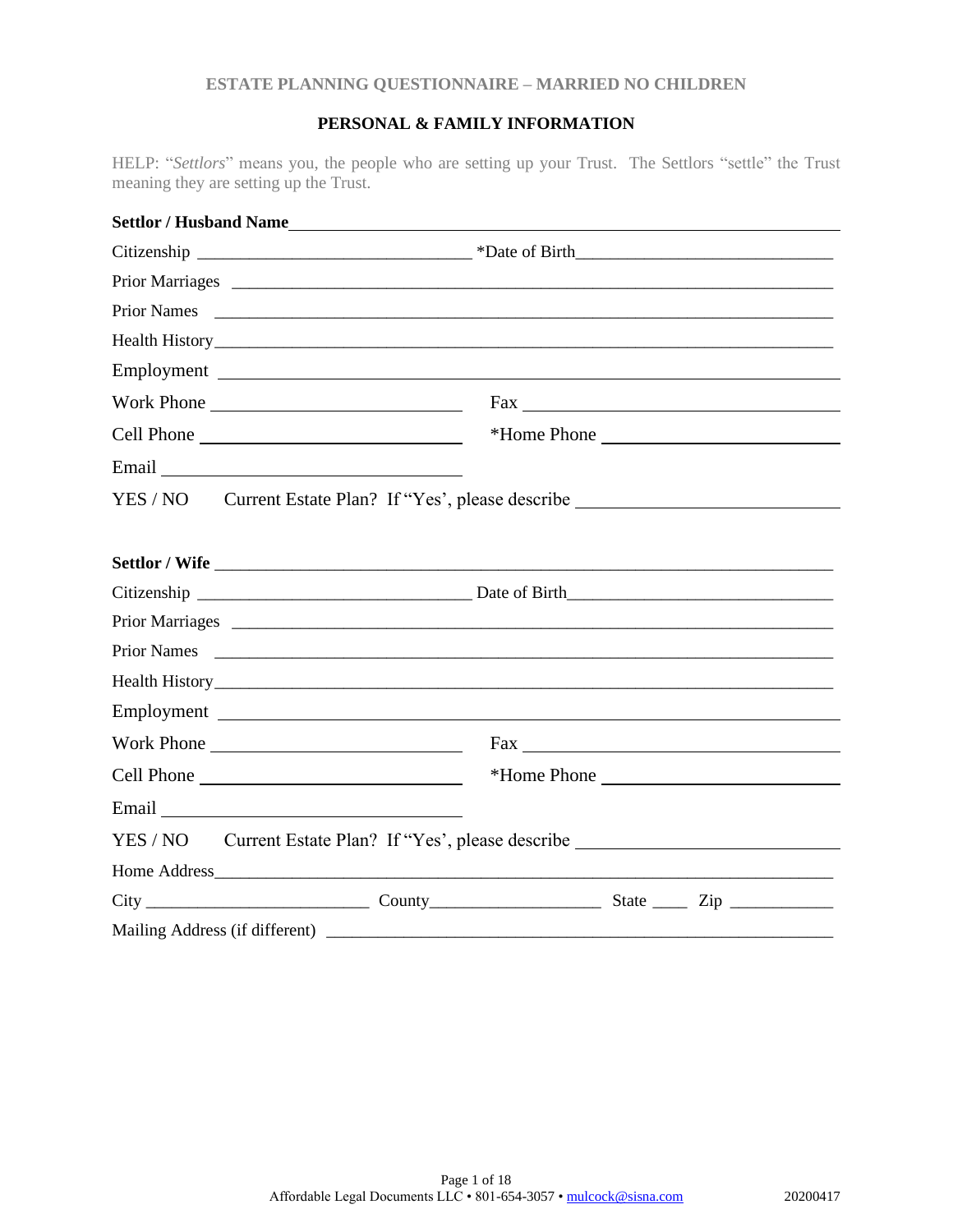#### **DOCUMENTS**

NOTE: **IT IS ONLY NECESSARY TO PROVIDE EACH PERSON'S CONTACT INFORMATION ONE TIME.** For example, if your spouse is also your *Personal Representative*, then in the *Personal Representative* section under *Primary Personal Representative,* just fill in his/her name and leave the contact information blank.

## **REVOCABLE LIVING TRUST**

HELP: For estate planning purposes, you, as the Settlors, are "settling" or setting up a "revocable trust". The Trust is a contract (not an entity) in which the Settlors (YOU) appoint the Trustees (YOU) to manage assets that are transferred to the Trust for the benefit of the Beneficiaries (YOU).

HELP: Trust Name – Generally, the Trust bears the names of the Settlors, such as "The William Smith Family Trust". However, you can name it anything you want.

#### **Trust Name**

## **TRUSTEES**

HELP: *Trustee* – The Trustee is technically the owner of the trust property, but we often think of the owner as being the Trust, which is fine. The Trustee(s) is the party(s) to the Trust who manages the Trust assets and property as instructed by the Settlor(s) in the Trust contract.

HELP: *Successor Trustee* – If the Original Trustees die the Successor Trustee(s) steps into the place of the Trustees and takes over the management and distributions of the Trust assets to the new Beneficiaries.

If the Original Trustees becomes incapacitated and are still alive but not able to perform the Trustees' duties, the Successor Trustee steps in to manage the Trust until the Original Trustees either regains their capacity or die. We suggest you have one or two backup Successor Trustees in case one is not available or refuses to do the job.

NOTE: If there are trustworthiness concerns, you can have more than one Trustee or Successor Trustee at a time to provide a check and balance. It is better to have an odd number so that a disagreement cannot end in deadlock making the services of a judge necessary to resolve a conflict.

NOTE: It is good to have some back-ups named in case your first choice can't or is not willing to serve. We recommend two back-ups, but you may have more if you desire. Back-ups are not required. If there is no one specified in the Trust, the Beneficiaries can elect someone, but, if no one is appointed or they can't agree, a judge will need to pick a replacement.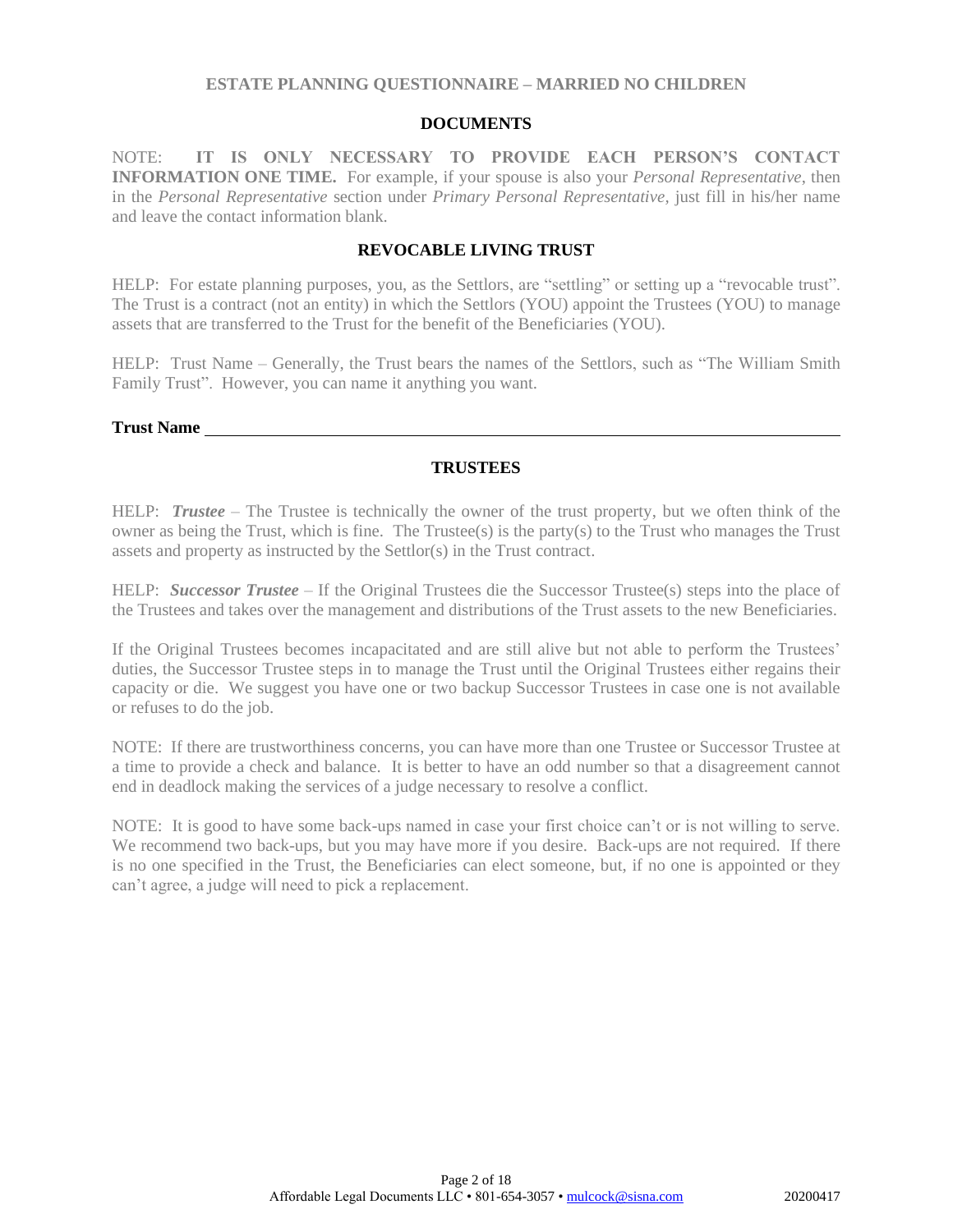| <b>YOU</b> are the Original Trustees                                                                                                               |  |                                                                                                                |  |
|----------------------------------------------------------------------------------------------------------------------------------------------------|--|----------------------------------------------------------------------------------------------------------------|--|
| 1 <sup>st</sup> Successor Trustee                                                                                                                  |  |                                                                                                                |  |
|                                                                                                                                                    |  |                                                                                                                |  |
|                                                                                                                                                    |  |                                                                                                                |  |
|                                                                                                                                                    |  |                                                                                                                |  |
| Work Phone                                                                                                                                         |  | Home Phone                                                                                                     |  |
|                                                                                                                                                    |  |                                                                                                                |  |
| 2 <sup>nd</sup> Successor Trustee                                                                                                                  |  |                                                                                                                |  |
|                                                                                                                                                    |  |                                                                                                                |  |
|                                                                                                                                                    |  |                                                                                                                |  |
| $City$ $\rule{1em}{0.15mm}$ $\rule{1em}{0.15mm}$ $\qquad \qquad \text{State}$ $\rule{1em}{0.15mm}$ $\qquad \qquad \text{Zip}$ $\rule{1em}{0.15mm}$ |  |                                                                                                                |  |
|                                                                                                                                                    |  |                                                                                                                |  |
|                                                                                                                                                    |  | email email and the state of the state of the state of the state of the state of the state of the state of the |  |
| 3 <sup>rd</sup> Successor Trustee                                                                                                                  |  |                                                                                                                |  |
|                                                                                                                                                    |  |                                                                                                                |  |
|                                                                                                                                                    |  |                                                                                                                |  |
| $City$ $City$ $Step$ $Line$                                                                                                                        |  |                                                                                                                |  |
|                                                                                                                                                    |  |                                                                                                                |  |
|                                                                                                                                                    |  |                                                                                                                |  |

Check here if you want additional Successor Trustees and note them on page 7 under Notes.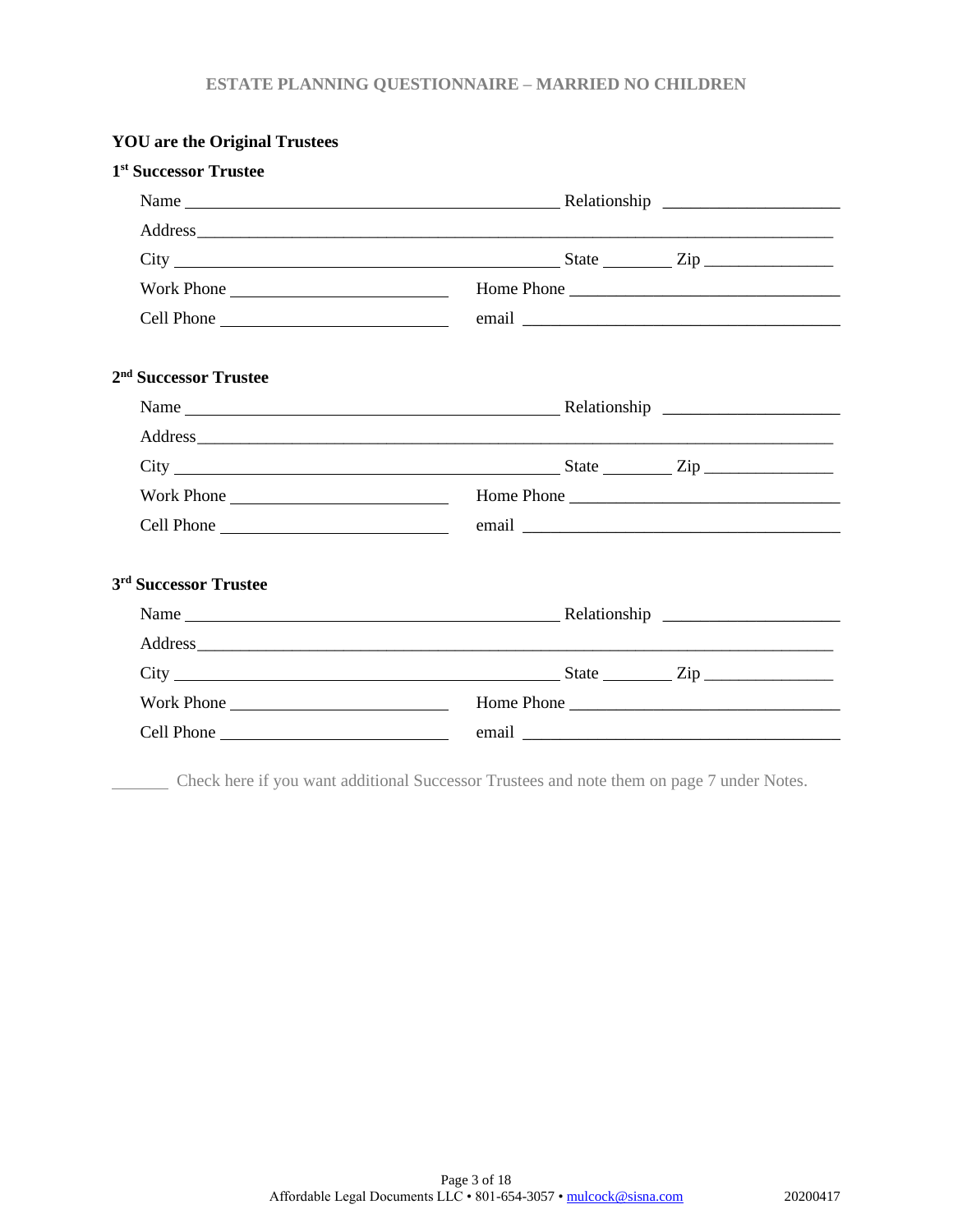## **DISTRIBUTION SCHEME FOR YOUR ESTATE**

INSTRUCTIONS: To ensure that your documents will do what you want, it is important to know your options and be very clear. Read through the following information before you decide. We will discuss this with you before we start your documents until we are satisfied that both you and we are clear. Be sure to (1) always use full legal names and (2) Please provide as much contact information as possible.

HELP: "*Trust Estate"* means everything owned by your Trust.

HELP: "*per stirpes*" or "*by right of representation*" means your estate is to be divided into shares, equal or unequal, one share for each beneficiary. For example, if one of your children predeceases you, that child's share of your estate would be split between that child's children/your grandchildren. A deceased beneficiary's share follows their bloodline, that is, to their children.

HELP: "*per capita*" means your estate is to be divided equally between the surviving beneficiaries. For example, if a one of your children dies before you, that child's share would be split among their siblings, your surviving children, and nothing would go to their children, your grandchildren.

#### THINGS TO CONSIDER:

- 1. Division of the Trust Estate
	- a. Divide the Trust Estate equally between the children or do you want an UNequal distribution?
	- b. Do you want to "disinherit" anyone?
	- c. Do you have special situations such as a handicapped child receiving government benefits?
- 2. What if a child dies before you do?
	- a. If a child predeceases me, divide that child's share equally among that child's children. This is called either a "per stirpes" distribution or distribution "*by right of representation*".
- b. If a child predeceases me, divide their share equally among their siblings "per capita".
- 3. When do you want them to get their share?
	- a. As soon as possible after you die?
	- b. When they reach a certain age, for example:
		- i. When each child turns 21
		- ii. After the youngest child turns 21
		- iii. 30% when they turn 21, 30% when they turn 25, the balance when they turn 28
		- iv. Hold the entire estate in trust for the benefit of all minor children. When the youngest child turns 21, divide what's left equally per stirpes.
	- c. When they accomplish a certain task, such as a college degree, get married or by a house.
- 4. Do you want to leave anything to charities, such as Utah Youth Village or the University of Utah?
- 5. Do you want to leave anything to non-family members, such as a friend or a foster child?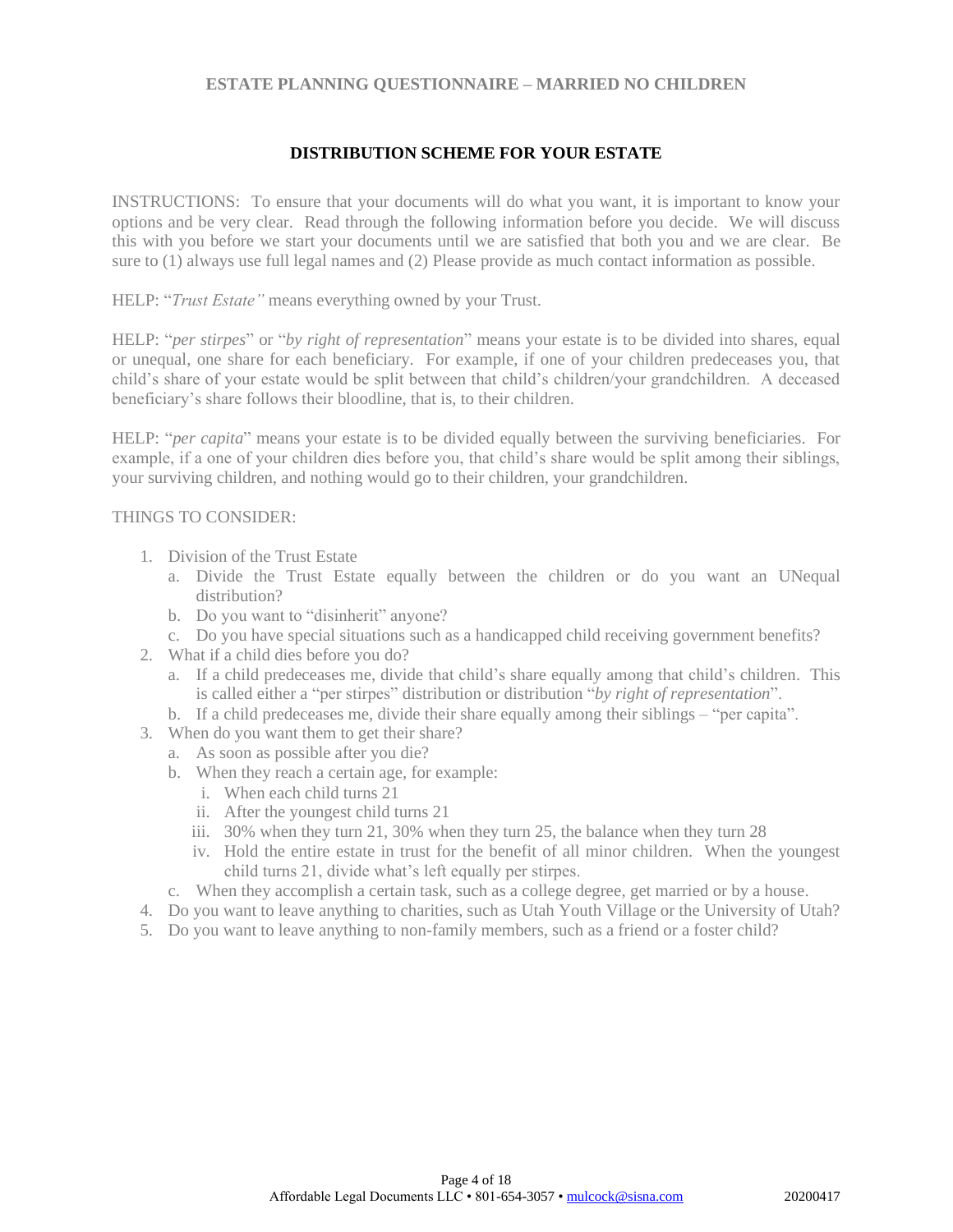## **ESTATE DISTRIBUTION**:



## **LAST WILLS AND TESTAMENTS**

INSTRUCTIONS: Be sure to (1) Always use full legal names and (2) provide as much contact information as possible.

HELP: A "pour-over will" means that your Last Will and Testament has a provision that leaves everything not in your Trust to your Trust. In other words, the Trust is the sole heir of your Will, that is to say that your Will "pours" everything "over" into your Trust.

## **PERSONAL REPRESENTATIVES**

HELP: A "p*ersonal representative*" (formerly known as an "e*xecutor*") represents your estate after you die. The Personal Representative takes care of distributing all your stuff you did not transfer to your Trust.

NOTE: Usually, the Personal Representative and Alternate Personal Representative s are the same people as the Successor Trustees. The Personal Representative deals with non-Trust assets and the Trustee deals with Trust assets. It makes it less complicated if only one person must sign and coordinate activities. A committee takes longer to get things done.

NOTE: If there are trustworthiness concerns, you can have more than one Personal Representative and Trustee at a time to provide a check and balance. It is better to have an odd number so that a disagreement cannot end in deadlock making the services of a probate judge necessary to resolve a conflict.

NOTE: It is good to have some back-ups named in case your first choice can't or is not willing to serve.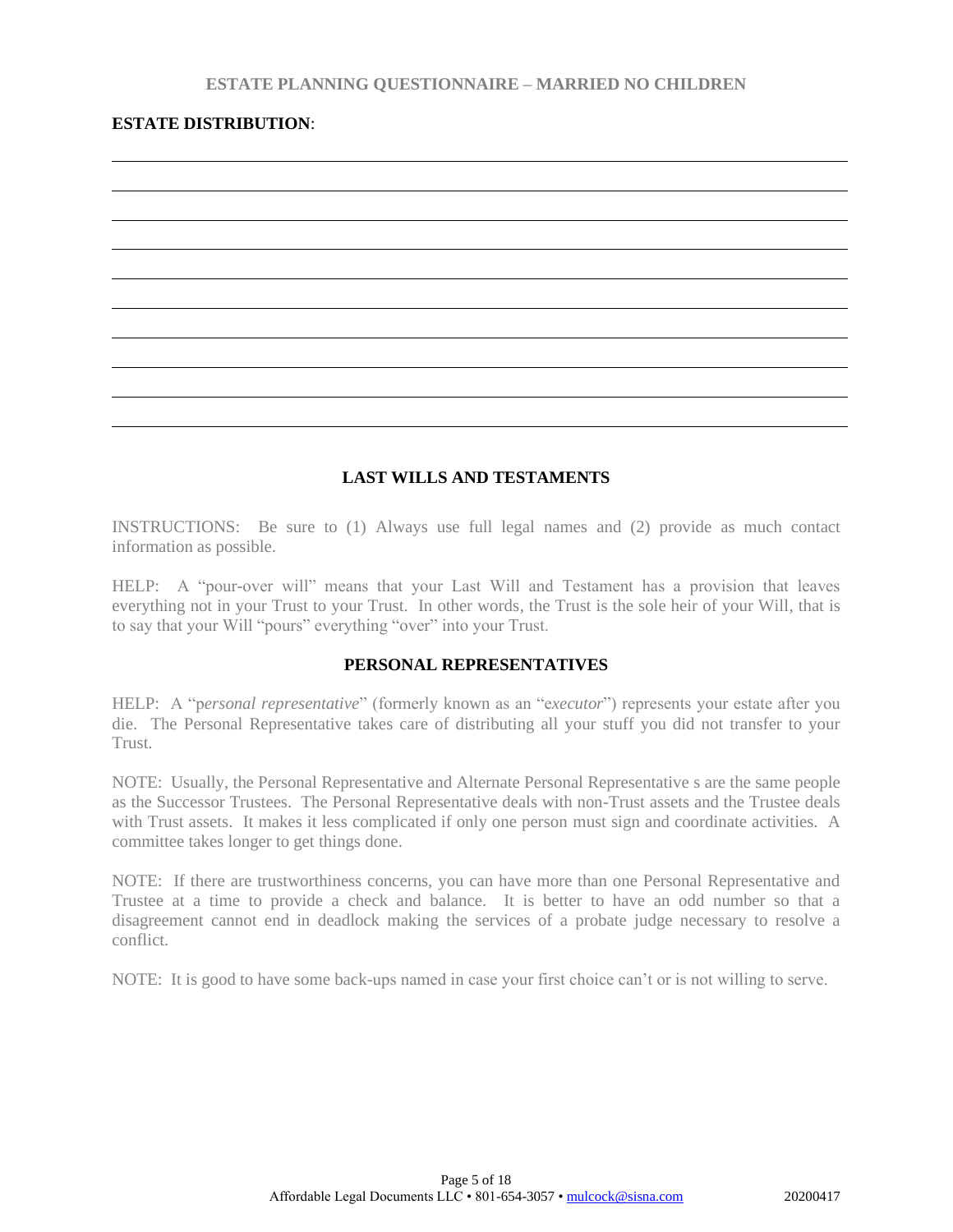## **HUSBAND PERSONAL REPRESENTATIVES**

| Husband - Personal Representative (Usually your spouse)                                                                                                                                                                        |  |  |
|--------------------------------------------------------------------------------------------------------------------------------------------------------------------------------------------------------------------------------|--|--|
| Name                                                                                                                                                                                                                           |  |  |
|                                                                                                                                                                                                                                |  |  |
|                                                                                                                                                                                                                                |  |  |
|                                                                                                                                                                                                                                |  |  |
| Cell Phone email email email experience and the contract of the contract of the contract of the contract of the contract of the contract of the contract of the contract of the contract of the contract of the contract of th |  |  |
| Husband - 1 <sup>st</sup> Alternate Personal Representative                                                                                                                                                                    |  |  |
|                                                                                                                                                                                                                                |  |  |
|                                                                                                                                                                                                                                |  |  |
| $City$ $City$ $Step$ $Line$                                                                                                                                                                                                    |  |  |
|                                                                                                                                                                                                                                |  |  |
|                                                                                                                                                                                                                                |  |  |
| Husband - 2 <sup>nd</sup> Alternate Personal Representative                                                                                                                                                                    |  |  |
|                                                                                                                                                                                                                                |  |  |
|                                                                                                                                                                                                                                |  |  |
| $City$ $2ip$ $2ip$                                                                                                                                                                                                             |  |  |
|                                                                                                                                                                                                                                |  |  |
|                                                                                                                                                                                                                                |  |  |
| Husband - 3 <sup>rd</sup> Alternate Personal Representative                                                                                                                                                                    |  |  |
|                                                                                                                                                                                                                                |  |  |
|                                                                                                                                                                                                                                |  |  |
| City State Zip                                                                                                                                                                                                                 |  |  |
|                                                                                                                                                                                                                                |  |  |
|                                                                                                                                                                                                                                |  |  |

Check here if you want additional Alternate PRs and enter their information below.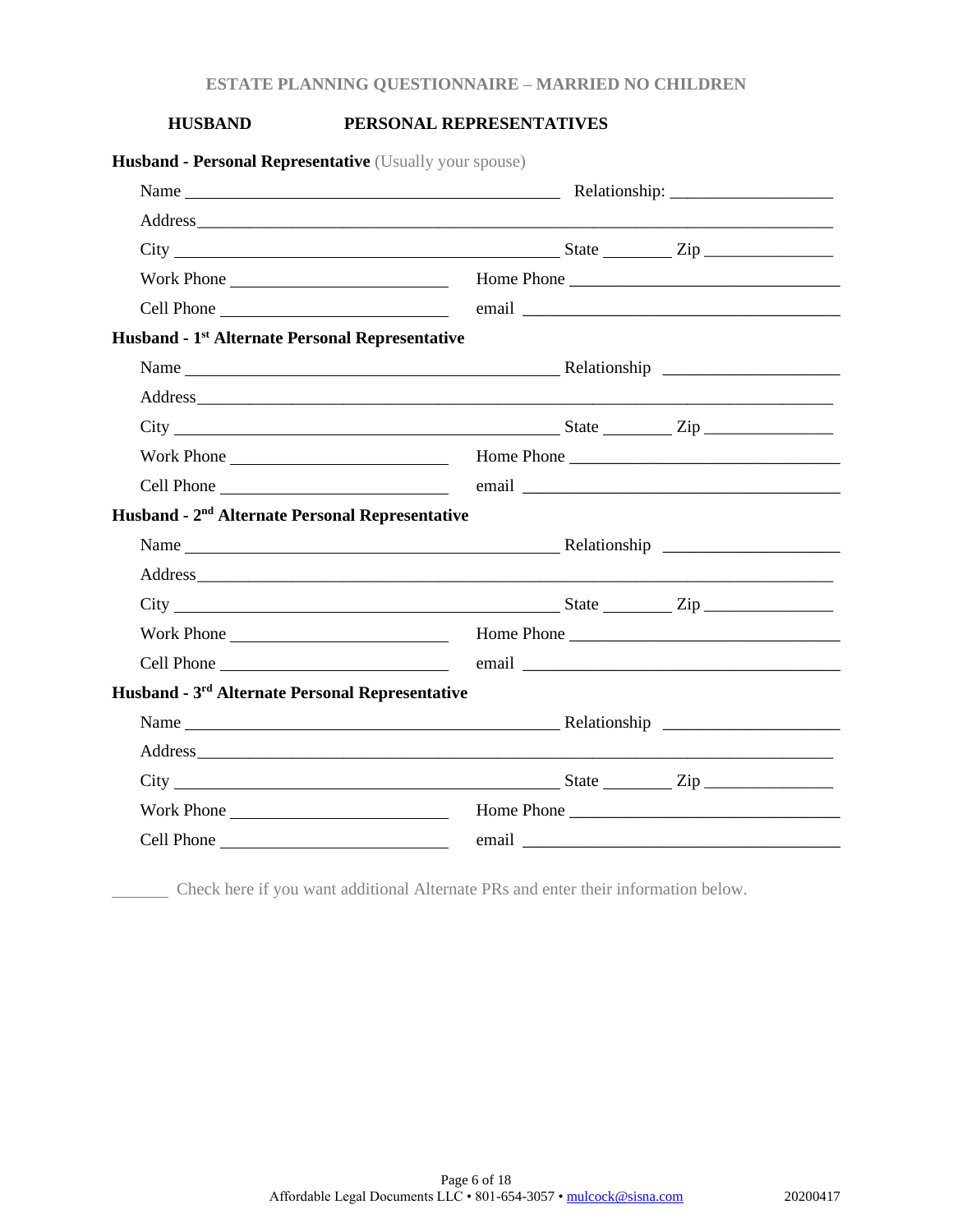## **WIFE PERSONAL REPRESENTATIVES**

| <b>Wife - Personal Representative</b> (Usually your spouse)                                                                                                |  |  |
|------------------------------------------------------------------------------------------------------------------------------------------------------------|--|--|
|                                                                                                                                                            |  |  |
|                                                                                                                                                            |  |  |
| $City$ $City$ $Step$ $Line$                                                                                                                                |  |  |
| Work Phone                                                                                                                                                 |  |  |
|                                                                                                                                                            |  |  |
| Wife - 1 <sup>st</sup> Alternate Personal Representative                                                                                                   |  |  |
|                                                                                                                                                            |  |  |
|                                                                                                                                                            |  |  |
| $City$ $\rule{1em}{0.15mm}$ $\qquad \qquad \text{State}$ $\rule{1em}{0.15mm}$ $\qquad \qquad \text{State}$ $\rule{1em}{0.15mm}$ $\qquad \qquad \text{Zip}$ |  |  |
|                                                                                                                                                            |  |  |
|                                                                                                                                                            |  |  |
| Wife - 2 <sup>nd</sup> Alternate Personal Representative                                                                                                   |  |  |
|                                                                                                                                                            |  |  |
|                                                                                                                                                            |  |  |
| $City$ $City$ $Step$ $Line$                                                                                                                                |  |  |
| Work Phone                                                                                                                                                 |  |  |
|                                                                                                                                                            |  |  |

Check here if you want additional Alternate PRs and enter their information below.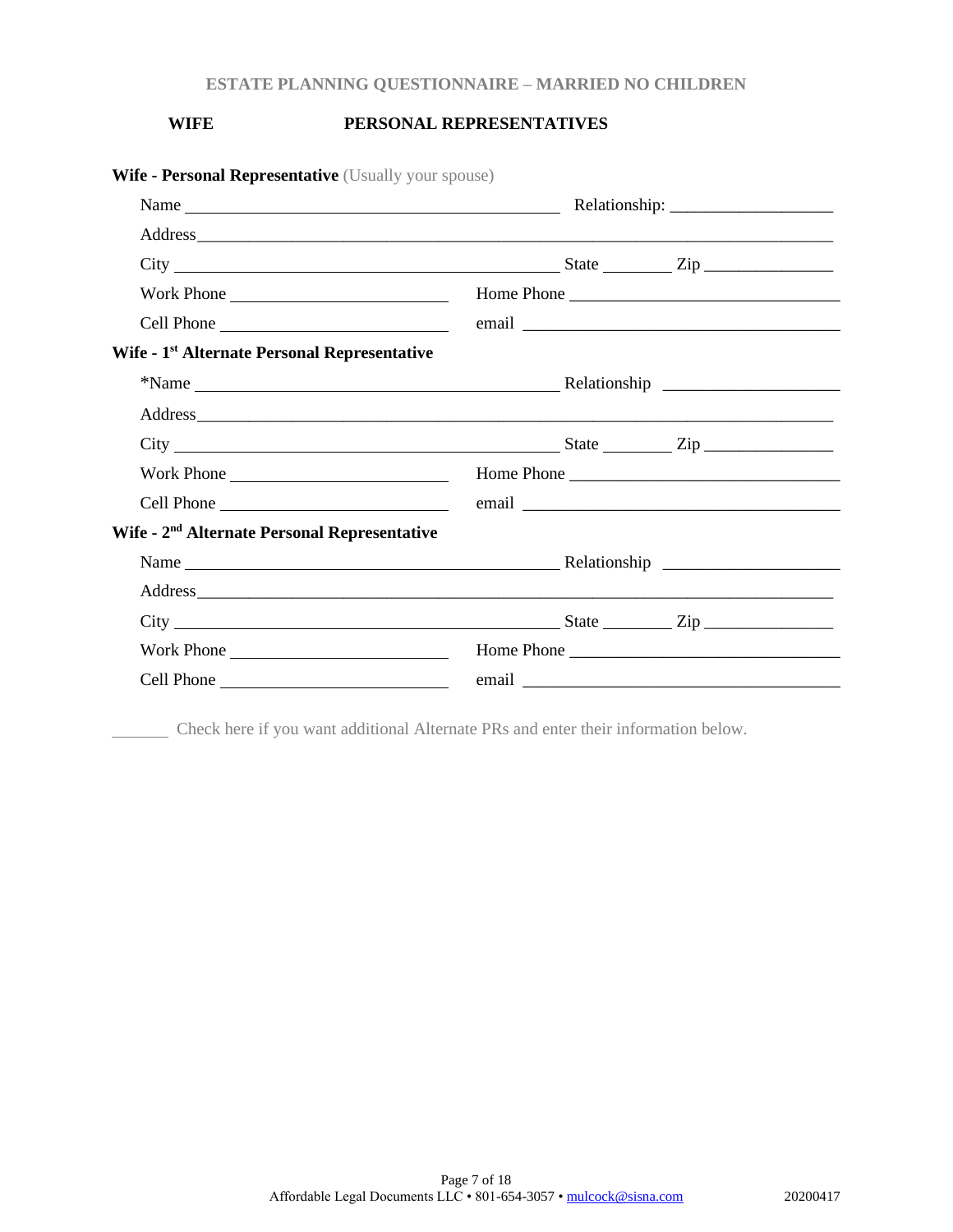## **DURABLE GENERAL POWER OF ATTORNEY**

HELP: A "*Financial Agent*" appointed in your Durable General Power of Attorney is someone you authorize to manage your affairs in the event you become incapacitated. It is active until you either regain your capacity or die.

NOTE: The Financial Agent under your Durable General Power of Attorney and Alternate Financial Agents are usually the same people as the Successor Trustees in the same order. In the event of your incapacity, your Financial Agent manages your non-Trust assets and the Trustee manages your Trust assets. It makes it less complicated if only one person must sign and coordinate activities. A committee takes longer to get things done.

NOTE: It is good to have some back-ups named in case your first choice can't or is not willing to serve.

**HUSBAND FINANCIAL AGENTS**

|                                                     |  | Home Phone |  |
|-----------------------------------------------------|--|------------|--|
|                                                     |  |            |  |
| Husband - 1 <sup>st</sup> Alternate Financial Agent |  |            |  |
|                                                     |  |            |  |
|                                                     |  |            |  |
|                                                     |  |            |  |
| Work Phone                                          |  |            |  |
|                                                     |  |            |  |
| Husband - 2 <sup>nd</sup> Alternate Financial Agent |  |            |  |
|                                                     |  |            |  |
|                                                     |  |            |  |
| $City$ $City$ $Step$ $Line$                         |  |            |  |
|                                                     |  |            |  |
| Cell Phone League and Cell Phone                    |  |            |  |

**Husband - Financial Agent** (Usually your spouse)

Check here if you want additional Alternate Financial Agents and enter their information below.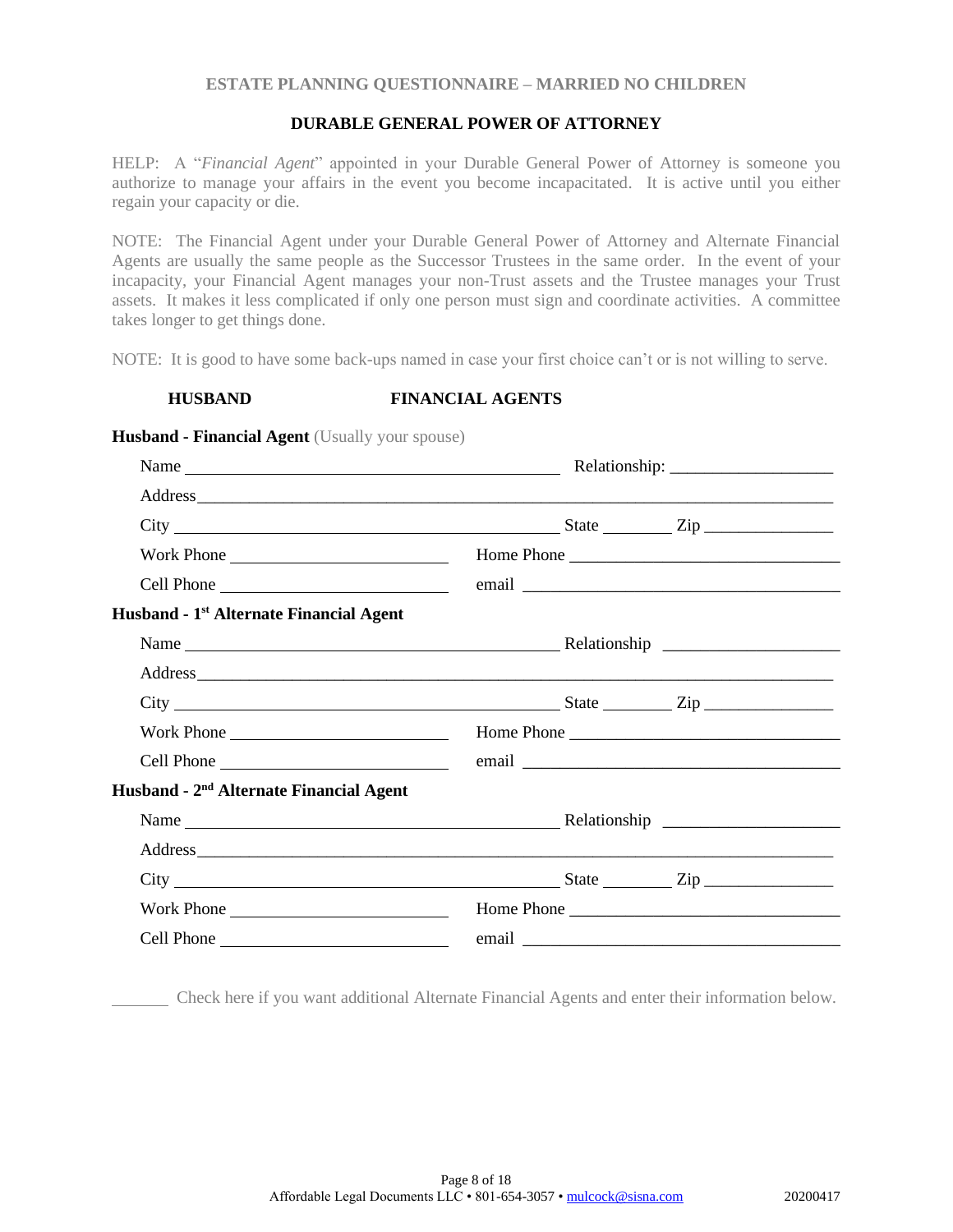# **WIFE FINANCIAL AGENTS**

| <b>Wife - Financial Agent</b> (Usually your spouse)                                                                                                                                                                                                                                                                                            |  |            |
|------------------------------------------------------------------------------------------------------------------------------------------------------------------------------------------------------------------------------------------------------------------------------------------------------------------------------------------------|--|------------|
| Name $\frac{1}{\sqrt{1-\frac{1}{2}}\left(\frac{1}{2}-\frac{1}{2}\right)}$                                                                                                                                                                                                                                                                      |  |            |
|                                                                                                                                                                                                                                                                                                                                                |  |            |
| $City$ $\rule{0.1cm}{0.1cm}$ $\rule{0.1cm}{0.1cm}$ $\qquad \qquad \text{State}$ $\rule{0.1cm}{0.1cm}$ $\qquad \qquad \text{City}$ $\rule{0.1cm}{0.1cm}$ $\rule{0.1cm}{0.1cm}$ $\rule{0.1cm}{0.1cm}$ $\rule{0.1cm}{0.1cm}$ $\qquad \qquad \text{State}$ $\rule{0.1cm}{0.1cm}$ $\rule{0.1cm}{0.1cm}$ $\rule{0.1cm}{0.1cm}$ $\rule{0.1cm}{0.1cm}$ |  |            |
| Work Phone                                                                                                                                                                                                                                                                                                                                     |  | Home Phone |
|                                                                                                                                                                                                                                                                                                                                                |  |            |
| Wife - 1 <sup>st</sup> Alternate Financial Agent                                                                                                                                                                                                                                                                                               |  |            |
|                                                                                                                                                                                                                                                                                                                                                |  |            |
|                                                                                                                                                                                                                                                                                                                                                |  |            |
| $\text{City}$ $\frac{1}{\text{City}}$                                                                                                                                                                                                                                                                                                          |  |            |
|                                                                                                                                                                                                                                                                                                                                                |  | Home Phone |
|                                                                                                                                                                                                                                                                                                                                                |  |            |
| Wife - 2 <sup>nd</sup> Alternate Financial Agent                                                                                                                                                                                                                                                                                               |  |            |
|                                                                                                                                                                                                                                                                                                                                                |  |            |
|                                                                                                                                                                                                                                                                                                                                                |  |            |
| $City$ $City$ $Zip$                                                                                                                                                                                                                                                                                                                            |  |            |
| Work Phone                                                                                                                                                                                                                                                                                                                                     |  | Home Phone |
| Cell Phone                                                                                                                                                                                                                                                                                                                                     |  |            |

Check here if you want additional Alternate Financial Agents and enter their information below.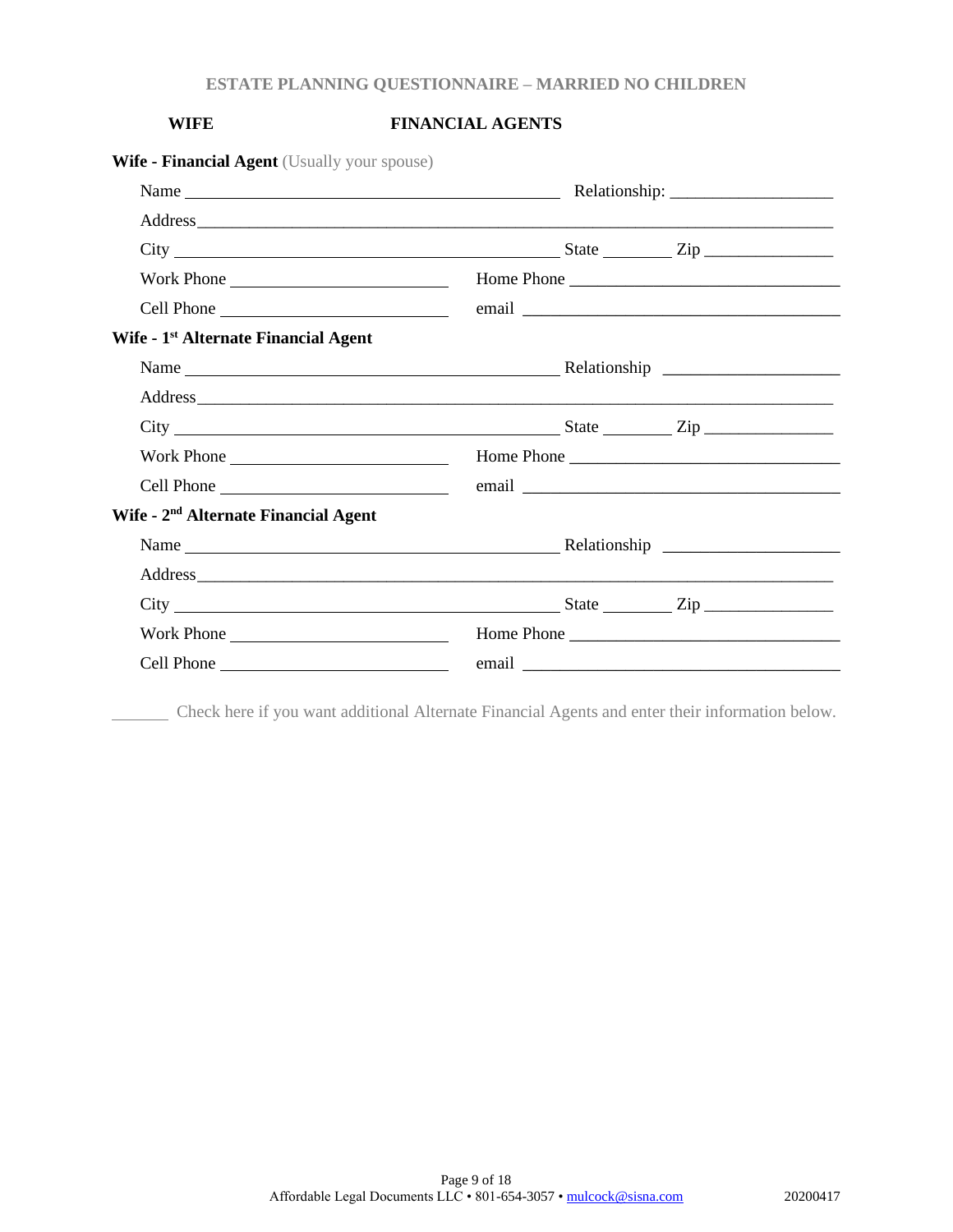## **HEALTH CARE POWER OF ATTORNEY**

INSTRUCTIONS: Be sure to (1) Always use full legal names and (2) provide as much contact information as possible.

HELP: A "*Health Care Agent*" is a person appointed by you in your Health Care Power of Attorney, more technically known as a "Medical Directive". You grant to this person your power to make medical and health care decisions for you if you, for whatever reason, cannot make them yourself. Each State legislature has approved its own version that usually incorporates the Living Will.

HELP: A "living will", more technically known as a "Medical Directive to Physicians and Providers of Health Care" is a document in which you express your desires relative to ongoing medical and health care services in the event you are irrevocably in the process of dying. No person is appointed to act for you under this document. It is State-specific and usually combined with the Health Care Power of Attorney.

NOTE: Your Health Care Agent need not be the same as anyone already named in the previous documents. In fact, it is often not the same person. Some things to consider when selecting your Health Care Agent and Alternates are age, familiarity with medical and health care matters, disposition under stressful circumstances, assertiveness, etc.

NOTE: It is good to have some back-ups named in case your first choice can't or is not willing to serve.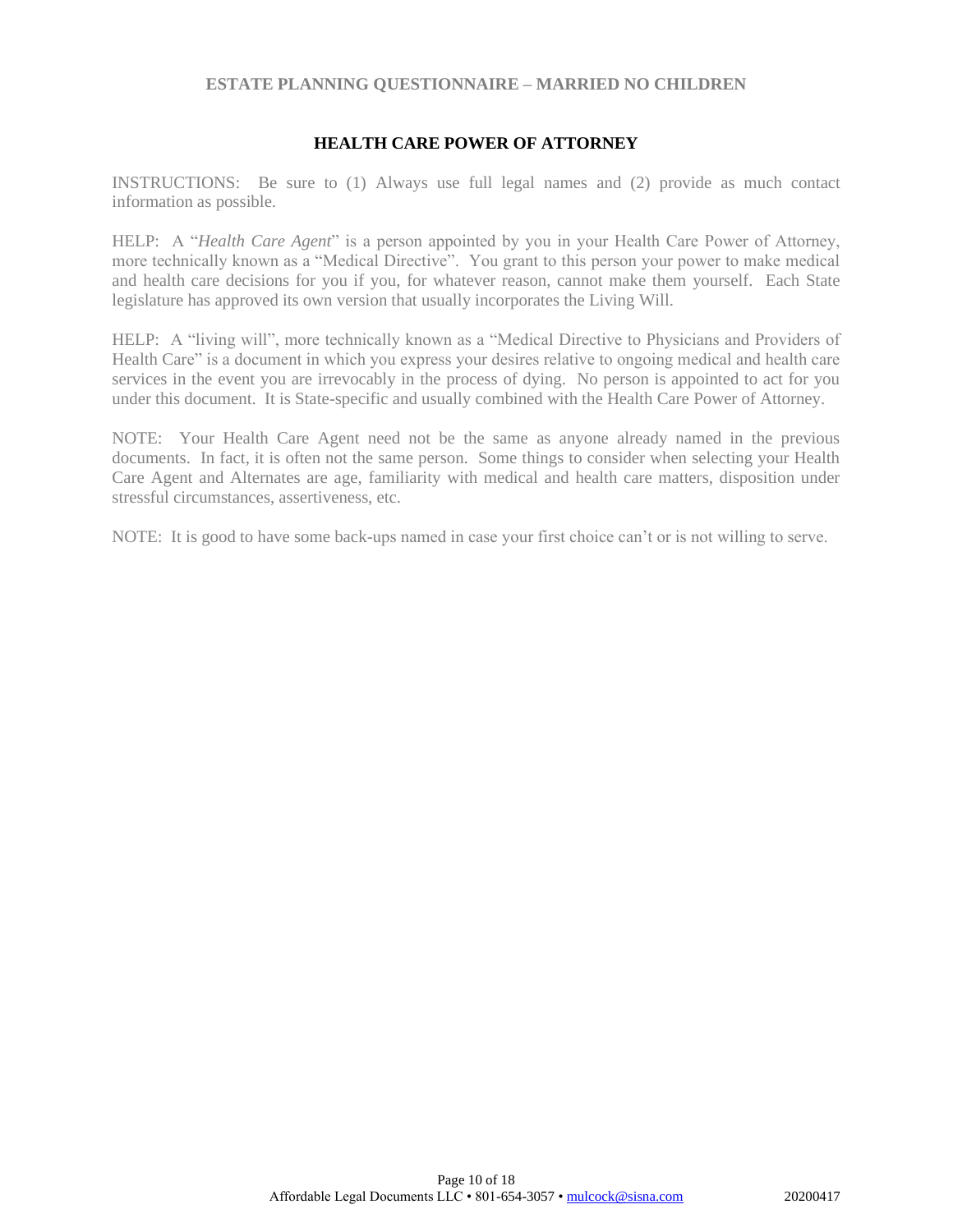## **HUSBAND HEALTH CARE AGENTS**

| <b>Husband - Health Care Agent</b> (Usually your spouse) |  |            |
|----------------------------------------------------------|--|------------|
|                                                          |  |            |
|                                                          |  |            |
|                                                          |  |            |
|                                                          |  |            |
| Husband - 1 <sup>st</sup> Alternate Health Care Agent    |  |            |
|                                                          |  |            |
|                                                          |  |            |
|                                                          |  |            |
| Work Phone                                               |  | Home Phone |
|                                                          |  |            |
| Husband - 2 <sup>nd</sup> Alternate Health Care Agent    |  |            |
|                                                          |  |            |
|                                                          |  |            |
| $City$ $City$ $Step$ $Type$                              |  |            |
|                                                          |  |            |
|                                                          |  |            |

 Check here if you want additional Alternate Health Care Agents and enter their information below.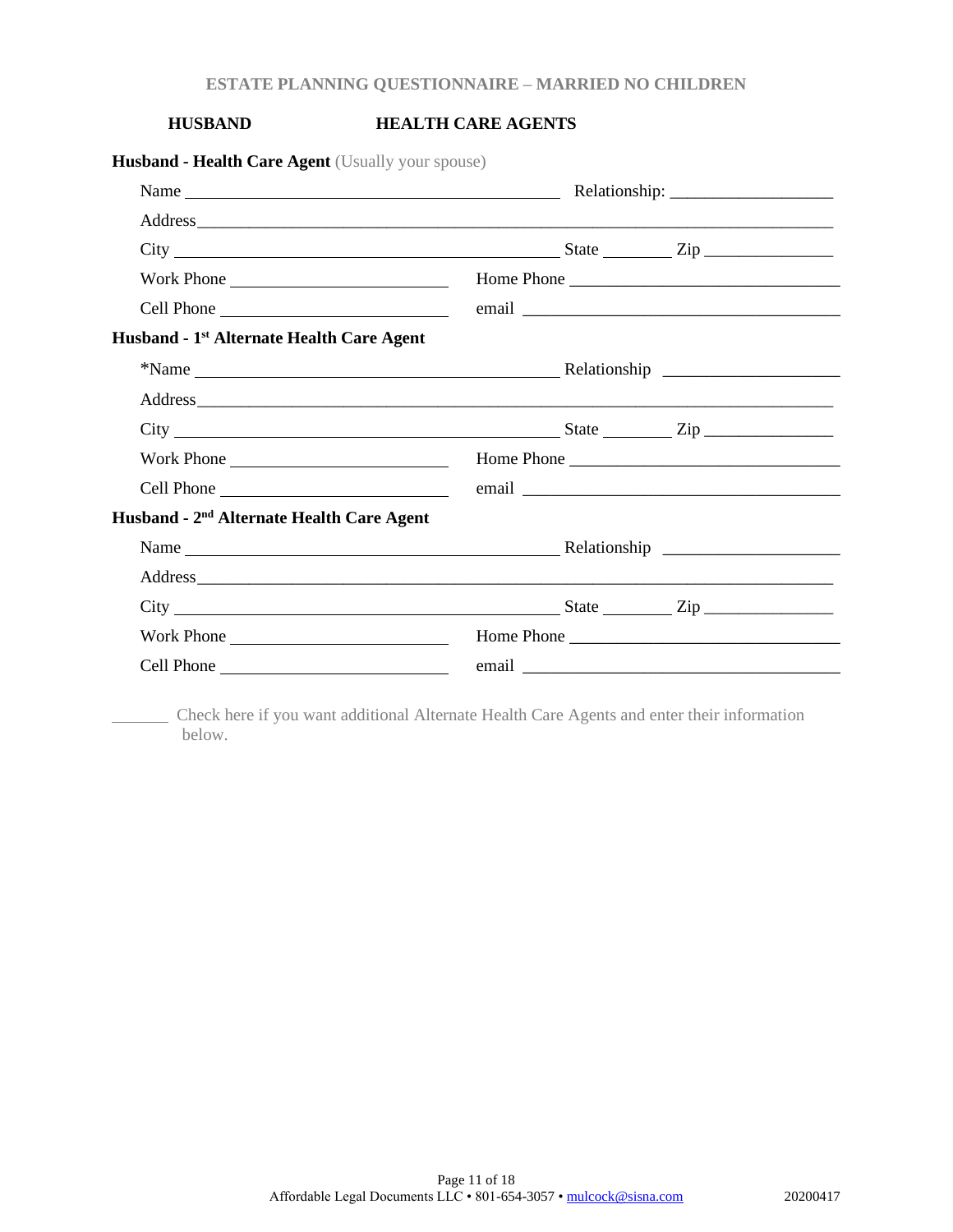# **WIFE HEALTH CARE AGENTS**

| Work Phone                                                                                                                                         |  |            |
|----------------------------------------------------------------------------------------------------------------------------------------------------|--|------------|
|                                                                                                                                                    |  |            |
| Wife - 1 <sup>st</sup> Alternate Health Care Agent                                                                                                 |  |            |
|                                                                                                                                                    |  |            |
|                                                                                                                                                    |  |            |
| $City$ $City$ $Step$ $Type$                                                                                                                        |  |            |
| Work Phone                                                                                                                                         |  | Home Phone |
|                                                                                                                                                    |  |            |
| Wife - 2 <sup>nd</sup> Alternate Health Care Agent                                                                                                 |  |            |
|                                                                                                                                                    |  |            |
|                                                                                                                                                    |  |            |
| $City$ $\rule{1em}{0.15mm}$ $\rule{1em}{0.15mm}$ $\qquad \qquad \text{State}$ $\rule{1em}{0.15mm}$ $\qquad \qquad \text{Zip}$ $\rule{1em}{0.15mm}$ |  |            |
|                                                                                                                                                    |  |            |
| Cell Phone                                                                                                                                         |  |            |

 Check here if you want additional Alternate Health Care Agents and enter their information below.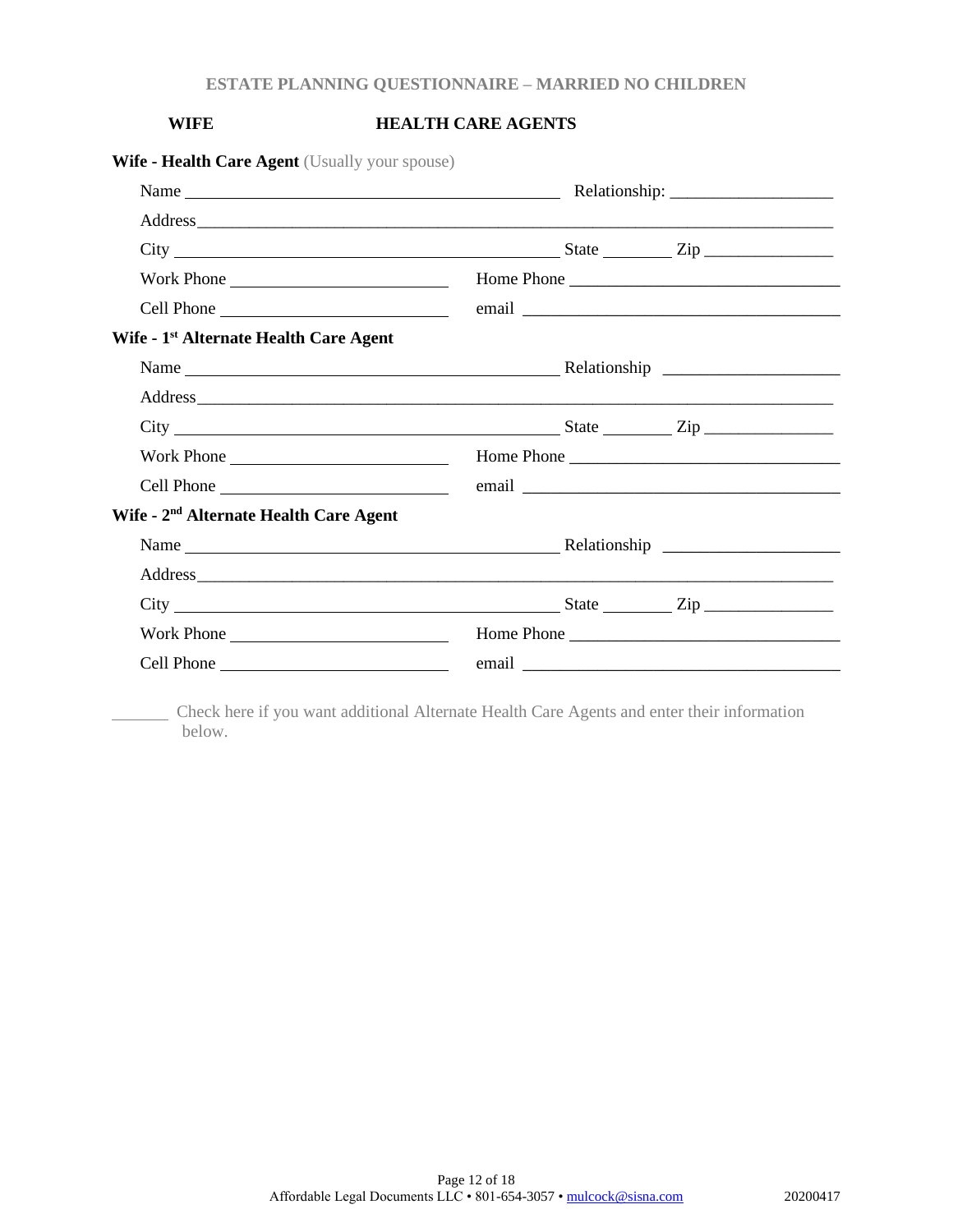## **ASSETS AND LIABILITIES**

Why do we need your financial information?

First, this will become a checklist for implementation your estate plan.

Second, it may raise additional red flags regarding your estate or asset protection planning, they may need additional attention.

Third, we want to be sure that it does not conflict with other planning you may have already done.

#### INSTRUCTIONS:

- 1. Be as details as possible, but not too detailed. In other words, enter the name of the bank, type of account and typical balance, but not the account number. The same applies to credit cards.
- 2. Whenever possible, indicate who or what owns each asset or liability. For example, an account has only one spouse on a rental property owned by an LLC, or who each IRA belongs to. Separate property or community property may indicate that some special drafting may be needed. This is particularly true for multiple marriages and merged families. We will ultimately need to know which assets are intended to be joint and which are separate property.
- 3. Enter the address or some other description of the real estate, enough so that we can identify what state it is in and the type of use, such as a residential rental, farm property or a cabin in the mountains.
- 4. We do not need exact balances on accounts and debts, only estimates. The same applies to the fair market value.
- 5. The detail request for each life insurance policy is necessary to determine the disposition and ownership of each policy.
- 6. Possible inheritance is important because most people do not consider it an asset or part of their net worth. However, it can wreak havoc with a plan if not anticipated. Your best estimate is all we need.
- 7. Do your best. Your may have questions. We will likely have questions for you as well. If you are uncertain about an entry, leave it blank or put a "?" next to it to remind both of us that it needs attention.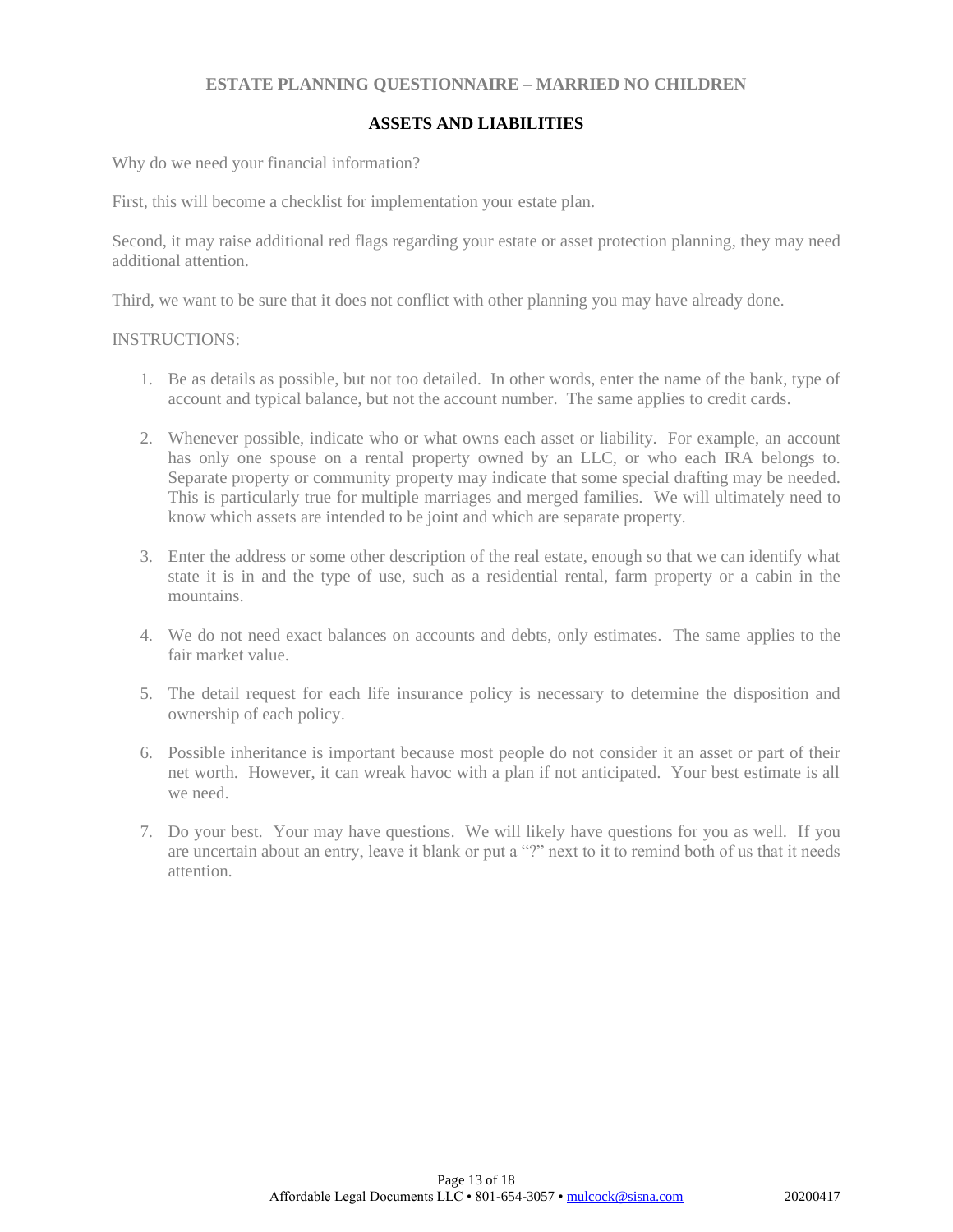| Title | Description                                                                                                            | Debt           | Fair Market Value |
|-------|------------------------------------------------------------------------------------------------------------------------|----------------|-------------------|
|       | Personal Property, Collectables, etc.                                                                                  |                |                   |
|       |                                                                                                                        | \$             | \$                |
|       |                                                                                                                        | \$             | \$                |
|       |                                                                                                                        | \$             | \$                |
|       | <u> 1988 - Andrea Barbara, amerikana amerikana amerikana amerikana amerikana amerikana amerikana amerikana amerika</u> | \$             | \$                |
|       | Personal Vehicles, Boats, Toys, etc.                                                                                   |                |                   |
|       | <u> 1989 - Johann Barn, mars ann an t-Amhain Aonaich an t-Aonaich an t-Aonaich ann an t-Aonaich ann an t-Aonaich</u>   | $\mathbb{S}$   | $\mathbb{S}^-$    |
|       | <u> 1989 - Johann Barn, mars ann an t-Amhain Aonaich an t-Aonaich an t-Aonaich ann an t-Aonaich ann an t-Aonaich</u>   | \$             | $\sim$            |
|       | <u> 1980 - Johann Barbara, martxa alemaniar arg</u>                                                                    | \$             | \$                |
|       |                                                                                                                        | \$             | \$                |
|       | <u> 1980 - Johann Barn, mars ann an t-Amhain Aonaichte ann an t-Aonaichte ann an t-Aonaichte ann an t-Aonaichte a</u>  | \$             | \$                |
|       | <u> 1989 - Andrea Barbara, amerikan personal (h. 1989).</u>                                                            | \$             |                   |
|       | <b>Personal Cash, Checking &amp; Savings Accounts</b>                                                                  |                |                   |
|       |                                                                                                                        | $\int$         | $\mathbb{S}^-$    |
|       | <u> 1980 - Johann Stoff, deutscher Stoffen und der Stoffen und der Stoffen und der Stoffen und der Stoffen und der</u> | $\mathbb{S}^-$ | $\sim$            |
|       | <u> 1980 - Johann Stoff, Amerikaansk politiker (</u>                                                                   |                | \$                |
|       | <u> 1980 - Johann Barn, mars ann an t-Amhain Aonaich an t-Aonaich an t-Aonaich ann an t-Aonaich ann an t-Aonaich</u>   | \$             | \$                |
|       |                                                                                                                        |                | \$                |
|       | <u> 1980 - Johann Stoff, deutscher Stoff, der Stoff, der Stoff, der Stoff, der Stoff, der Stoff, der Stoff, der </u>   | \$             | \$                |
|       | <b>Personal Consumer / Credit Card Debt</b>                                                                            |                |                   |
|       |                                                                                                                        | \$             |                   |
|       | <u> 1989 - Johann Barn, mars ann an t-Amhain an t-Amhain an t-Amhain an t-Amhain an t-Amhain an t-Amhain an t-Amh</u>  | \$             |                   |
|       | <u> 1989 - Johann Barbara, martin amerikan basar dan berasal dan berasal dalam basar dalam basar dalam basar dala</u>  | \$             |                   |
|       |                                                                                                                        |                |                   |
|       |                                                                                                                        | \$             |                   |
|       |                                                                                                                        | \$             |                   |
|       | <b>Personal Notes, Contracts, Accounts Receivable</b>                                                                  |                |                   |
|       |                                                                                                                        | \$             | \$                |
|       |                                                                                                                        | \$             | \$                |
|       |                                                                                                                        | \$             | \$                |
|       |                                                                                                                        |                |                   |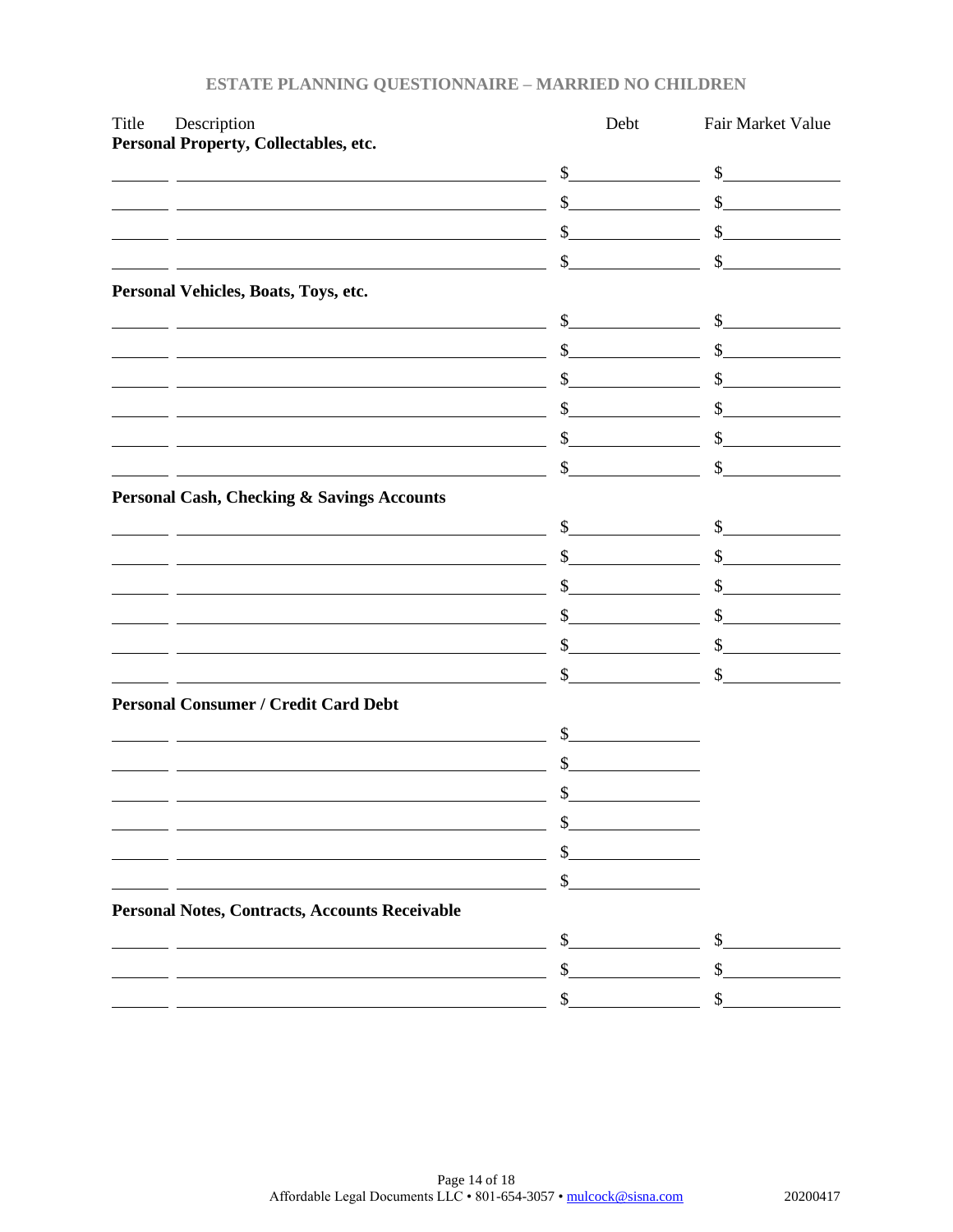| Title | Description                                                                                                                   | Debt                                                                                                                                                                                                                                                 | Fair Market Value           |
|-------|-------------------------------------------------------------------------------------------------------------------------------|------------------------------------------------------------------------------------------------------------------------------------------------------------------------------------------------------------------------------------------------------|-----------------------------|
|       | <b>Personal Use Real Estate</b>                                                                                               |                                                                                                                                                                                                                                                      |                             |
|       | <u> 1989 - Johann Barn, mars eta bat erroman erroman erroman erroman erroman erroman erroman erroman erroman err</u>          | $\frac{1}{2}$                                                                                                                                                                                                                                        | $\frac{1}{2}$               |
|       |                                                                                                                               | $\mathbb{S}$                                                                                                                                                                                                                                         | $\frac{\text{S}}{\text{S}}$ |
|       |                                                                                                                               | $\mathbb{S}^-$                                                                                                                                                                                                                                       | $\sim$ $\sim$               |
|       | <u> 1980 - Johann Barn, fransk politik fotograf (d. 1980)</u>                                                                 | $\mathcal{S}$                                                                                                                                                                                                                                        | $\int$                      |
|       | <b>Rental Real Estate</b>                                                                                                     |                                                                                                                                                                                                                                                      |                             |
|       | <u> 1989 - Johann Stoff, deutscher Stoffen und der Stoffen und der Stoffen und der Stoffen und der Stoffen und der</u><br>- - | $\frac{1}{2}$                                                                                                                                                                                                                                        | $\frac{1}{2}$               |
|       |                                                                                                                               | $\frac{1}{2}$                                                                                                                                                                                                                                        | $\sim$                      |
|       |                                                                                                                               | $\mathbb{S}^-$                                                                                                                                                                                                                                       | $\sim$                      |
|       | <u> 1989 - Johann Stoff, deutscher Stoff, der Stoff, der Stoff, der Stoff, der Stoff, der Stoff, der Stoff, der S</u>         | $\mathbb{S}$<br><u>and the community of the community of the community of the community of the community of the community of the community of the community of the community of the community of the community of the community of the community</u> | $\frac{1}{\sqrt{2}}$        |
|       | <u> 1989 - Johann Barbara, martin amerikan basar dan basa dan basa dan basa dan basa dan basa dan basa dan basa</u>           | $\mathbb{S}$                                                                                                                                                                                                                                         | $\sim$ $\sim$               |
|       | <u> 2008 - Andrea Britain, amerikan personal (h. 1878).</u>                                                                   | $\sim$                                                                                                                                                                                                                                               | $\sim$                      |
|       | <u> 1989 - Johann Stoff, deutscher Stoffen und der Stoffen und der Stoffen und der Stoffen und der Stoffen und d</u>          | $\sim$                                                                                                                                                                                                                                               | $\sim$                      |
|       | <b>Land &amp; Development Real Estate</b>                                                                                     |                                                                                                                                                                                                                                                      |                             |
|       |                                                                                                                               | $\frac{1}{2}$                                                                                                                                                                                                                                        | $\frac{1}{2}$               |
|       |                                                                                                                               | $\mathbb{S}$                                                                                                                                                                                                                                         | $\mathbb S$                 |
|       |                                                                                                                               | \$                                                                                                                                                                                                                                                   | $\mathbb{S}$                |
|       | Closely-Held Businesses - Corporations, Limited Liability Companies, Partnerships, etc.                                       |                                                                                                                                                                                                                                                      |                             |
|       |                                                                                                                               | $\sim$                                                                                                                                                                                                                                               | $\frac{1}{2}$               |
|       |                                                                                                                               | $\frac{1}{2}$                                                                                                                                                                                                                                        | $\frac{1}{2}$               |
|       | <u> 1989 - Johann Stoff, deutscher Stoff, der Stoff, der Stoff, der Stoff, der Stoff, der Stoff, der Stoff, der S</u>         | $\sim$                                                                                                                                                                                                                                               | $\mathbb{S}$                |
|       | Patents, Trademarks, Copy Rights, Royalties, etc.                                                                             |                                                                                                                                                                                                                                                      |                             |
|       |                                                                                                                               | \$                                                                                                                                                                                                                                                   | \$                          |
|       |                                                                                                                               | \$                                                                                                                                                                                                                                                   | \$                          |
|       | <b>Non-US Assets</b>                                                                                                          |                                                                                                                                                                                                                                                      |                             |
|       |                                                                                                                               | \$                                                                                                                                                                                                                                                   | \$                          |
|       |                                                                                                                               | \$                                                                                                                                                                                                                                                   | \$                          |
|       |                                                                                                                               | \$                                                                                                                                                                                                                                                   | \$                          |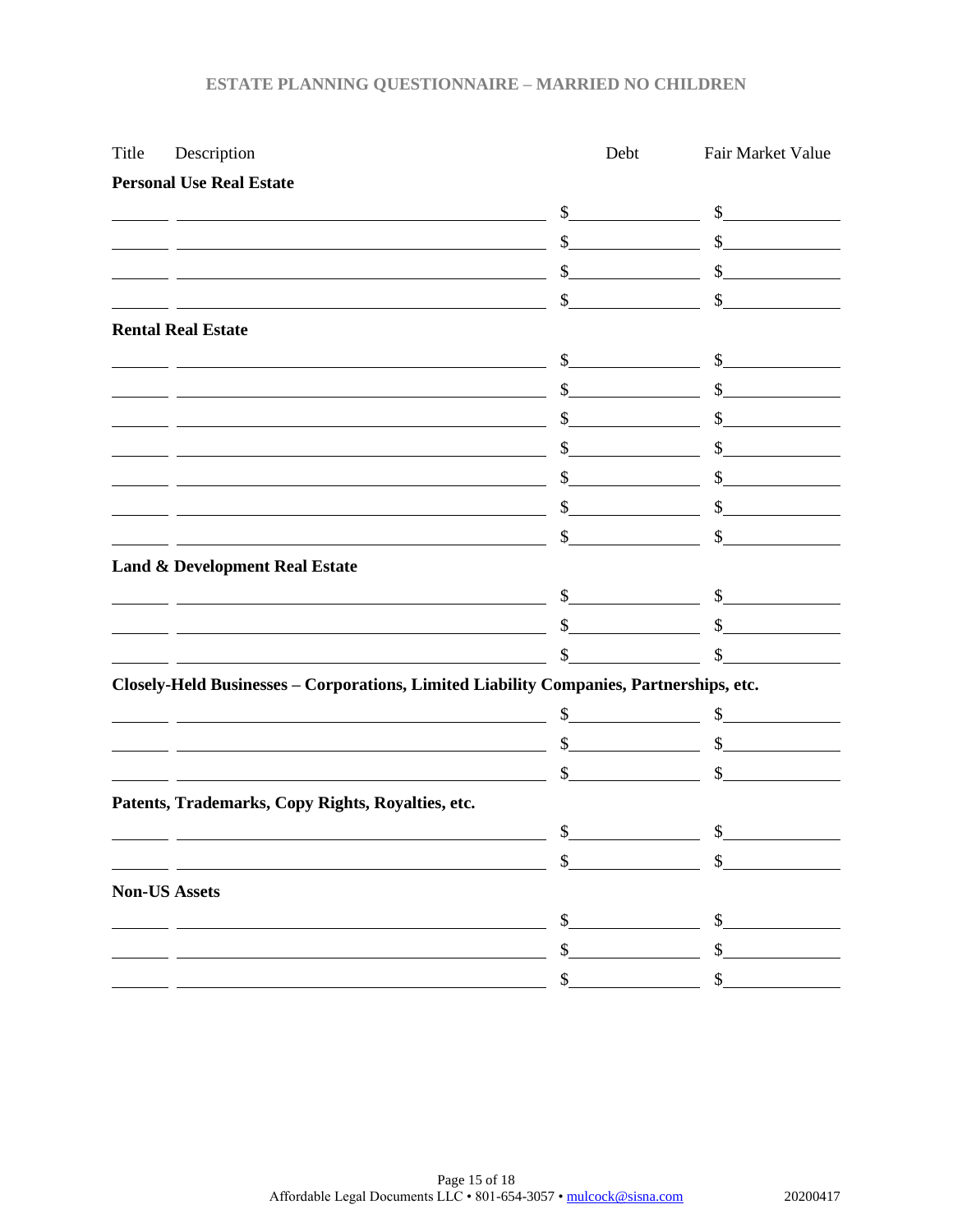| <b>ESTATE PLANNING QUESTIONNAIRE - MARRIED NO CHILDREN</b> |  |  |  |
|------------------------------------------------------------|--|--|--|
|------------------------------------------------------------|--|--|--|

| Title               | Description                                                                                                                                                                                                                          | <b>Current Value</b>        |
|---------------------|--------------------------------------------------------------------------------------------------------------------------------------------------------------------------------------------------------------------------------------|-----------------------------|
|                     | Taxable Investments, i.e. stocks, bonds, mutual funds, etc.                                                                                                                                                                          |                             |
|                     |                                                                                                                                                                                                                                      | $\frac{1}{2}$               |
|                     | <u> 1989 - Jan Salaman Salaman (j. 1989)</u>                                                                                                                                                                                         | s                           |
|                     | and the control of the control of the control of the control of the control of the control of the control of the                                                                                                                     | $\frac{\text{S}}{\text{S}}$ |
|                     | <u> 1989 - Johann Stein, fransk politik (f. 1989)</u>                                                                                                                                                                                | $\sim$                      |
|                     | the contract of the contract of the contract of the contract of the contract of the contract of the contract of                                                                                                                      | $\frac{\text{S}}{\text{S}}$ |
|                     | IRAs & Retirement Plans, Medical Reimbursement and College Plans, etc.                                                                                                                                                               |                             |
|                     |                                                                                                                                                                                                                                      | $\frac{1}{2}$               |
|                     | <u> 1989 - Johann Stoff, die besteht aus der Stoffen und der Stoffen und der Stoffen und der Stoffen und der Stoffen und der Stoffen und der Stoffen und der Stoffen und der Stoffen und der Stoffen und der Stoffen und der Sto</u> | $\frac{1}{2}$               |
|                     | <u> 1989 - Johann Stoff, deutscher Stoffen und der Stoffen und der Stoffen und der Stoffen und der Stoffen und der</u>                                                                                                               | $\frac{\text{S}}{\text{S}}$ |
|                     |                                                                                                                                                                                                                                      | $\sim$                      |
|                     | <u> 1989 - Johann Barbara, marka a shekara ta 1989 - An tsara tsa a shekara tsa 1989 - An tsara tsa a shekara tsa</u>                                                                                                                | $\sim$                      |
|                     | <u> 1989 - Johann Stein, marwolaethau a bhann an t-Amhain ann an t-Amhain an t-Amhain an t-Amhain an t-Amhain an </u>                                                                                                                | $\frac{1}{2}$               |
|                     | <u> 1989 - Johann Stoff, Amerikaansk politiker († 1908)</u>                                                                                                                                                                          | $\frac{1}{2}$               |
|                     |                                                                                                                                                                                                                                      | $\mathbb{S}$                |
| <b>Other Assets</b> |                                                                                                                                                                                                                                      |                             |
|                     |                                                                                                                                                                                                                                      |                             |
|                     | <b>Anticipated Inheritance</b>                                                                                                                                                                                                       |                             |
| Description         |                                                                                                                                                                                                                                      | <b>Estimated Value</b>      |
|                     |                                                                                                                                                                                                                                      | $\frac{1}{2}$               |
|                     |                                                                                                                                                                                                                                      | $\mathbb{S}$                |
| Other               |                                                                                                                                                                                                                                      | \$                          |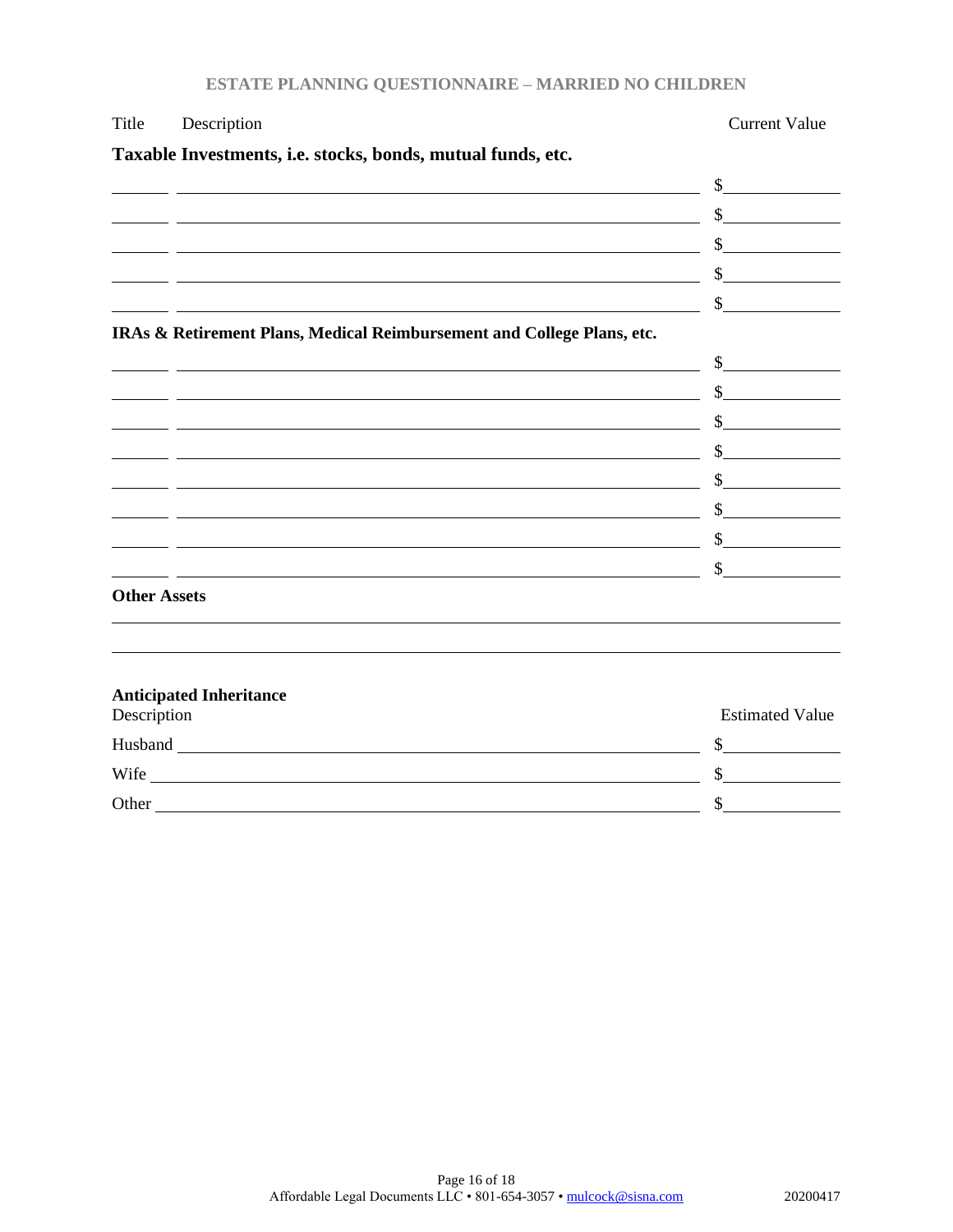|    | <i>*Life Insurance</i>  |  |                                                                                                                                                                                                                                |
|----|-------------------------|--|--------------------------------------------------------------------------------------------------------------------------------------------------------------------------------------------------------------------------------|
| 1. |                         |  |                                                                                                                                                                                                                                |
|    | Owner Beneficiaries     |  |                                                                                                                                                                                                                                |
|    |                         |  |                                                                                                                                                                                                                                |
|    |                         |  | Premium \$                                                                                                                                                                                                                     |
|    |                         |  |                                                                                                                                                                                                                                |
| 2. |                         |  |                                                                                                                                                                                                                                |
|    |                         |  | Owner Neuerannian Beneficiaries Neuerannian Beneficiaries Neuerannian Communication and Dental Communication of the Dental Communication of the United States of the United States of the United States of the United States o |
|    |                         |  |                                                                                                                                                                                                                                |
|    |                         |  | Premium \$                                                                                                                                                                                                                     |
|    |                         |  |                                                                                                                                                                                                                                |
| 3. |                         |  |                                                                                                                                                                                                                                |
|    |                         |  |                                                                                                                                                                                                                                |
|    |                         |  |                                                                                                                                                                                                                                |
|    |                         |  | Premium \$                                                                                                                                                                                                                     |
|    |                         |  |                                                                                                                                                                                                                                |
| 4. |                         |  |                                                                                                                                                                                                                                |
|    |                         |  |                                                                                                                                                                                                                                |
|    |                         |  |                                                                                                                                                                                                                                |
|    |                         |  | Premium \$                                                                                                                                                                                                                     |
|    |                         |  |                                                                                                                                                                                                                                |
| 5. |                         |  |                                                                                                                                                                                                                                |
|    |                         |  |                                                                                                                                                                                                                                |
|    |                         |  |                                                                                                                                                                                                                                |
|    |                         |  | Premium \$                                                                                                                                                                                                                     |
| 6. |                         |  |                                                                                                                                                                                                                                |
|    |                         |  |                                                                                                                                                                                                                                |
|    |                         |  |                                                                                                                                                                                                                                |
|    |                         |  |                                                                                                                                                                                                                                |
|    | <b>Other insurances</b> |  |                                                                                                                                                                                                                                |
|    |                         |  |                                                                                                                                                                                                                                |
|    | Husband                 |  |                                                                                                                                                                                                                                |
|    |                         |  |                                                                                                                                                                                                                                |
|    |                         |  |                                                                                                                                                                                                                                |
|    |                         |  |                                                                                                                                                                                                                                |
|    |                         |  |                                                                                                                                                                                                                                |

Wife